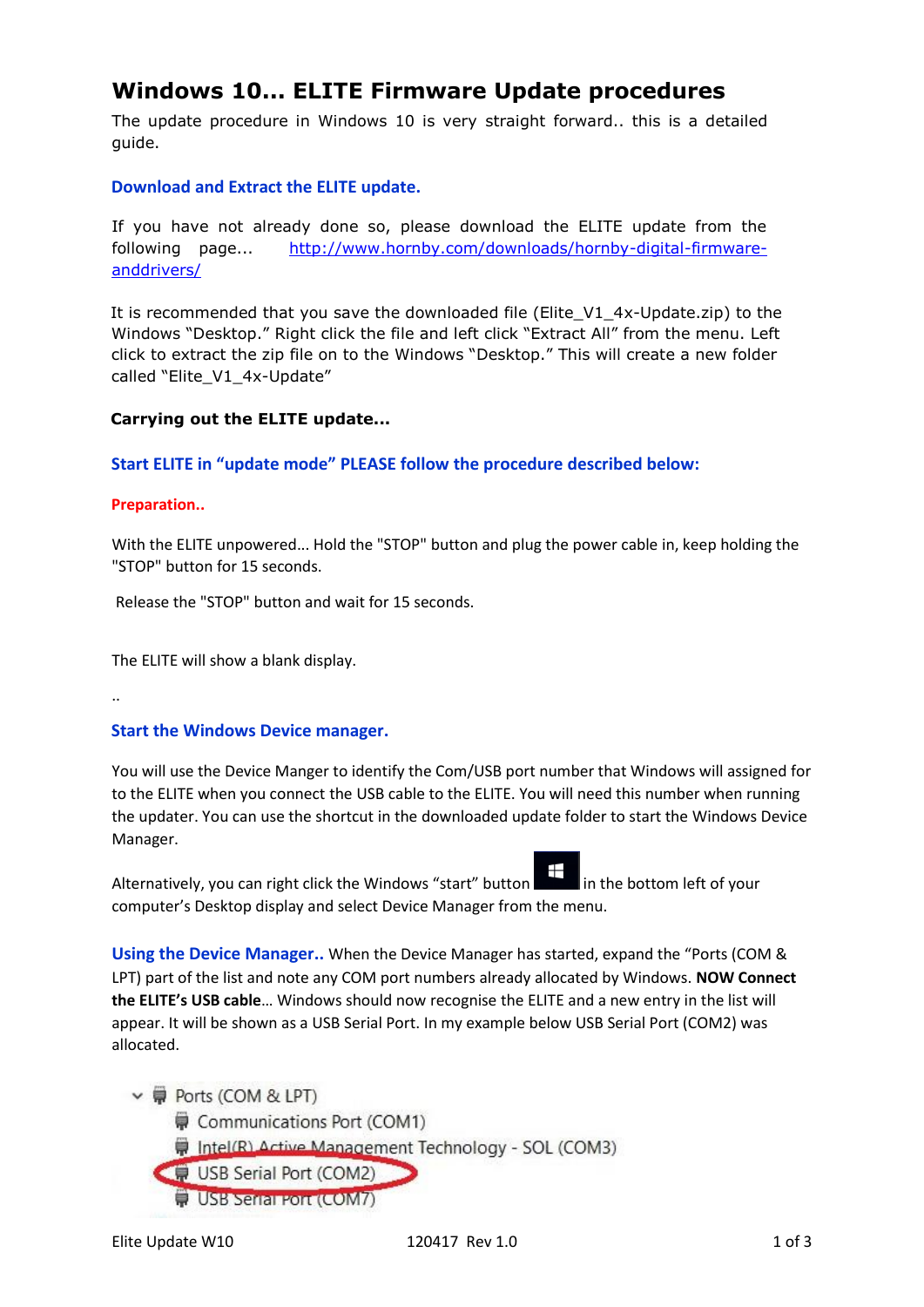# **After initially plugging the USB cable into the ELITE please ensure that you wait for 15 seconds before starting the update process.**

# **Running the Updater..**

Now that you have the ELITE connected to you PC and you have identified the Com port number assigned by Windows.. you can run the update process.

1, Double Click the updater.. the following Window will appear.



Click "Next" ..

In the following Window, you have two setting to configure. i.e. **Port Number and PC Type.**



**Port Number:** Clicking the down arrow.. **and a drop-down list will now appear showing all the COM** port numbers allocated by Windows. Click to select the one that corresponds with the ELITE.

Port: COM2  $\checkmark$ 

**PC Type:** Now that you have set the correct COM number you must now select the correct PC type to suit your PC. PC type controls the speed of the update process.